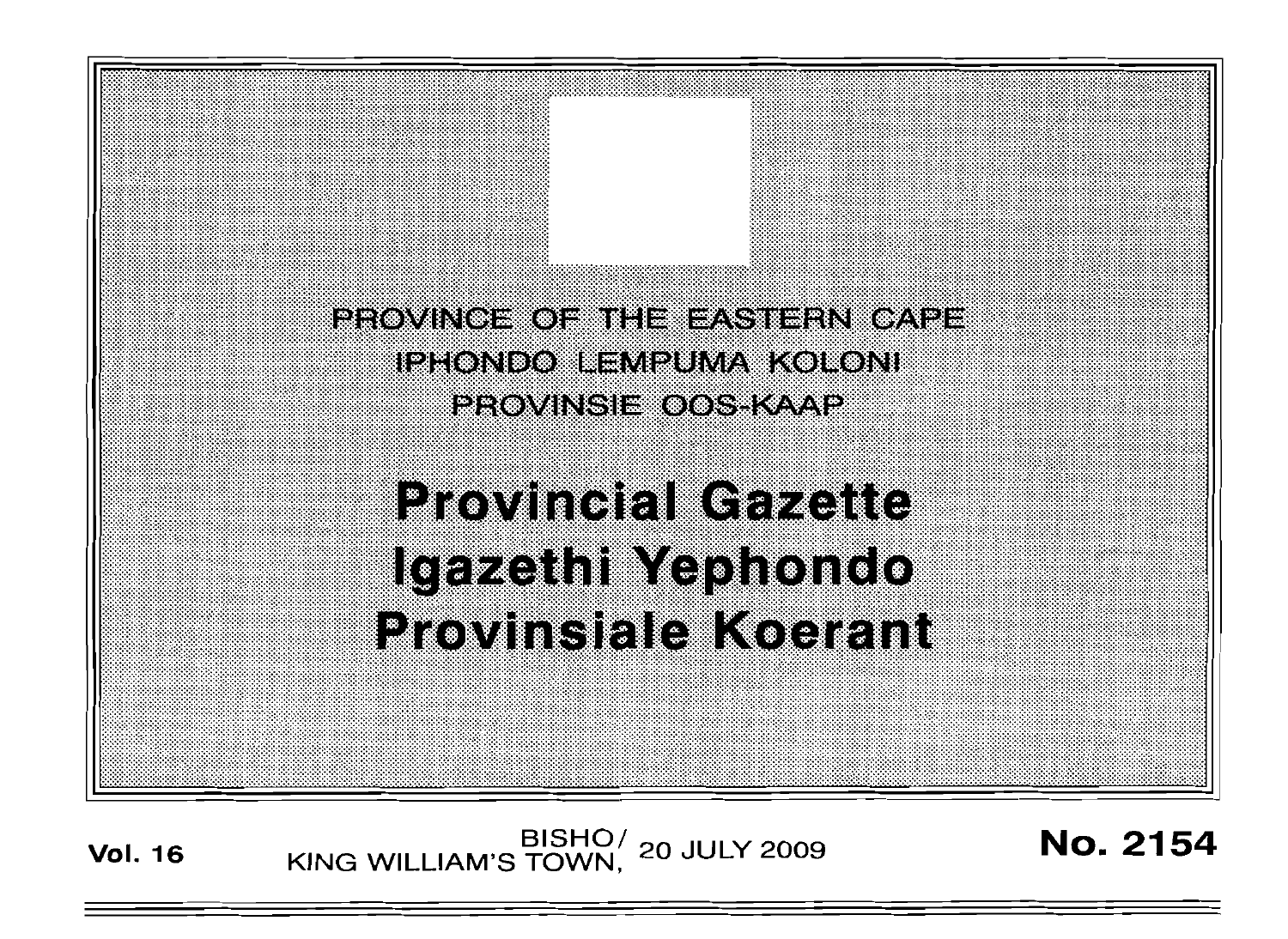$\mathcal{L}_{\mathcal{A}}$ 

# **CONTENTS • INHOUD**

| No. |                                                                                                                  | Page<br>No. | Gazette<br>No. |
|-----|------------------------------------------------------------------------------------------------------------------|-------------|----------------|
|     | <b>GENERAL NOTICES</b>                                                                                           |             |                |
| 254 | Local Government: Municipal Structures Act (117/1998): Nelson Mandela Bay Metropolitan Municipality: Rates to be | 3           | 2154           |
| 255 | Umzimvubu Local Municipality: Application for establishment of a general business and commercial township:       | 5           | 2154           |
| 256 |                                                                                                                  | 5           | 2154           |
| 257 |                                                                                                                  | 6           | 2154           |
| 258 | Municipal Property Rates Act (6/2004): Public notice calling for inspection of supplementary valuation roll and  | 7           | 2154           |
|     | LOCAL AUTHORITY NOTICE                                                                                           |             |                |
| 98  | Municipal Ordinance (20/1974); Nelson Mandela Bay Municipality: Closure: Whole public place being Erf 6826,      | 8           | 2154           |
|     | Munisipale Ordonnansie (20/1974): Nelson Mandelabaai Munisipaliteit: Sluiting: Hele openbare plek Erf 6826,      | 8           | 2154           |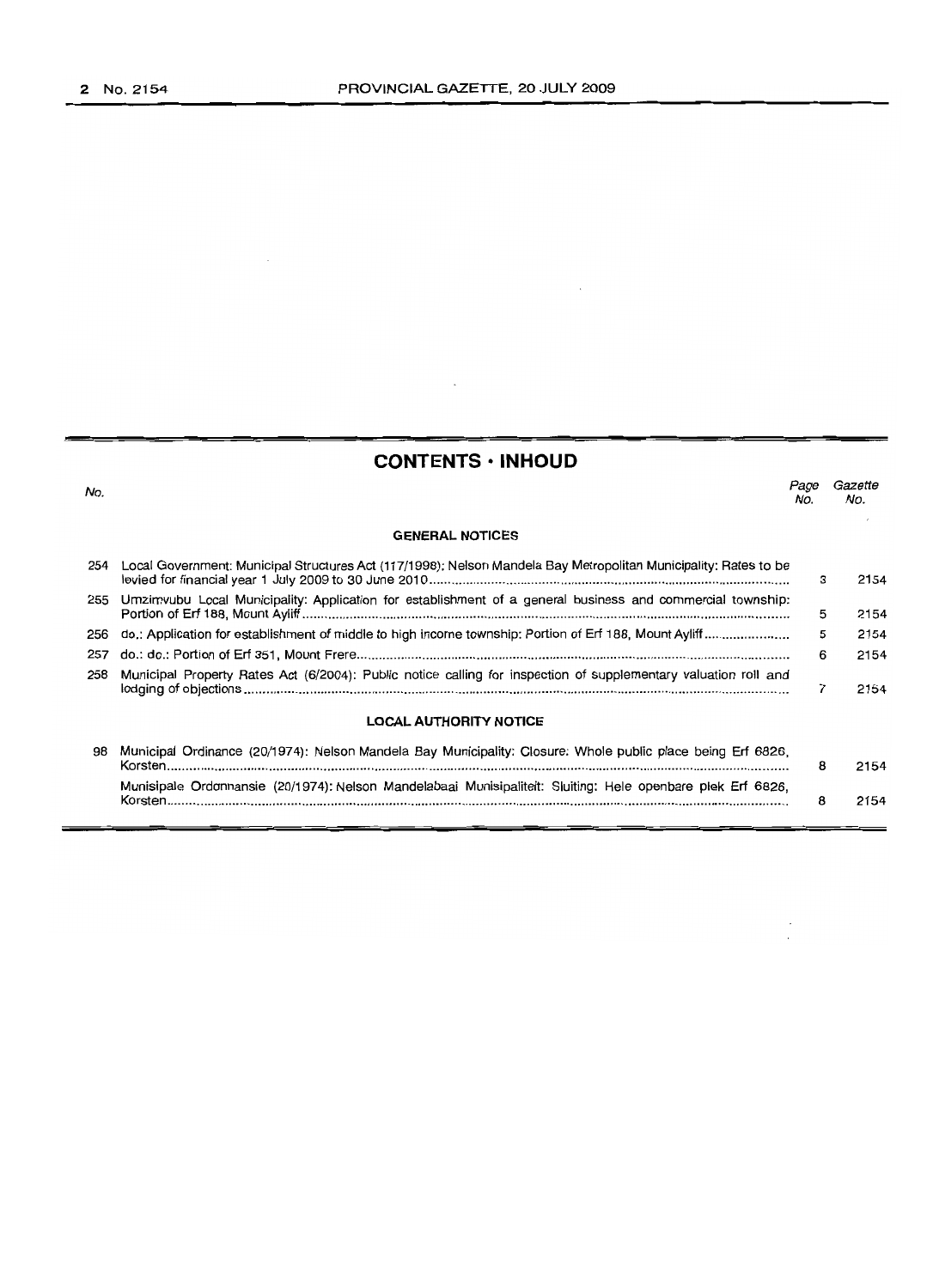# **GENERAL NOTICES**

# No. 254

# RATES TO BE LEVIED FOR FINANCIAL YEAR 1 JULY 2009 TO 30 JUNE 2010 FOR NELSON MANDELA BAY METROPOLITAN AREA

Notice is hereby given that the Council has, in terms of Section 30(2) of the Local Government: Municipal Structures Act, Act 117 of 1998 (as amended) and the Local Government: Municipal Property Rates Act, Act 6 of 2004, read in conjunction with the Local Government: Municipal Systems Act, Act 32 of 2000, the Municipality's Rating Policy and with Chapter 4 of the Local Government : Municipal Finance Management Act, Act 56 of 2003, levied the following rates in the rand on the various categories of properties within the municipal area, as set out below, for the financial year 1 July 2009 to 30 June 2010:

| <b>CATEGORIES</b>                       | <b>TARIffs</b><br>cent/Rand |  |
|-----------------------------------------|-----------------------------|--|
| Industrial Property                     | 1.3301                      |  |
| <b>Business and Commercial Property</b> | 1.0640                      |  |
| <b>Residential Property</b>             | 0.5321                      |  |
| Residential Property: Mixed Use         | 0.7981                      |  |
| <b>Smallholding Residential</b>         | 0.5321                      |  |
| Smallholding Business and Commercial    | 1.0640                      |  |
| Smallholding Industrial                 | 1.3301                      |  |
| Farm Property: Residential              | 1.5961                      |  |
| Farm Property: Business and Commercial  | 1.0640                      |  |
| Farm Property: Industrial               | 1.3301                      |  |
| <b>Agricultural Property</b>            | 0.1064                      |  |
| Vacant Land                             | 1.5961                      |  |
| Municipal Owned Property                | 1.0640                      |  |
| <b>State Owned Property</b>             | 1.0640                      |  |
| Public Service Infrastructure           | 0.1330                      |  |

In addition, the Council has granted the following rebates for the period 1 July 2009 to 30 June 2010, in respect of the categories and owners of properties as set out below:

| Category                | Monthly Household Income<br>between           | % rebate based<br>on Residential rate | cent/Rand |
|-------------------------|-----------------------------------------------|---------------------------------------|-----------|
| Pensioners and Disabled |                                               |                                       |           |
| Persons                 |                                               |                                       |           |
|                         | R <sub>2</sub> 101.00 - R <sub>2</sub> 760.00 | 85%                                   | 0.0798    |
|                         | R <sub>2</sub> 761.00 - R <sub>3</sub> 430.00 | 70%                                   | 0.1596    |
|                         | R3 431.00 - R4 090.00                         | 55%                                   | 0.2394    |
|                         | R4 091.00 - R4 750.00                         | 40%                                   | 0.3192    |
|                         | R4 751.00 - R5 420.00                         | 25%                                   | 0.3991    |
|                         | R5 421.00 - R6 080.00                         | 10%                                   | 0.4789    |

| Category                                      | % rebate based<br>on Business and<br><b>Commercial rate</b> | cent/Rand |
|-----------------------------------------------|-------------------------------------------------------------|-----------|
| Public Benefit Organisations and Not-for-gain | 100%                                                        | NIL       |
| Institutions                                  |                                                             |           |
| Game Parks (new category)                     | 75%                                                         | 0.2660    |
| Sporting Bodies: Amateur                      | 100%                                                        | NIL       |
| Sporting Bodies: Professional                 | 40%                                                         | 0.6384    |
| <b>Biodiversity</b>                           | 20%                                                         | 0.8512    |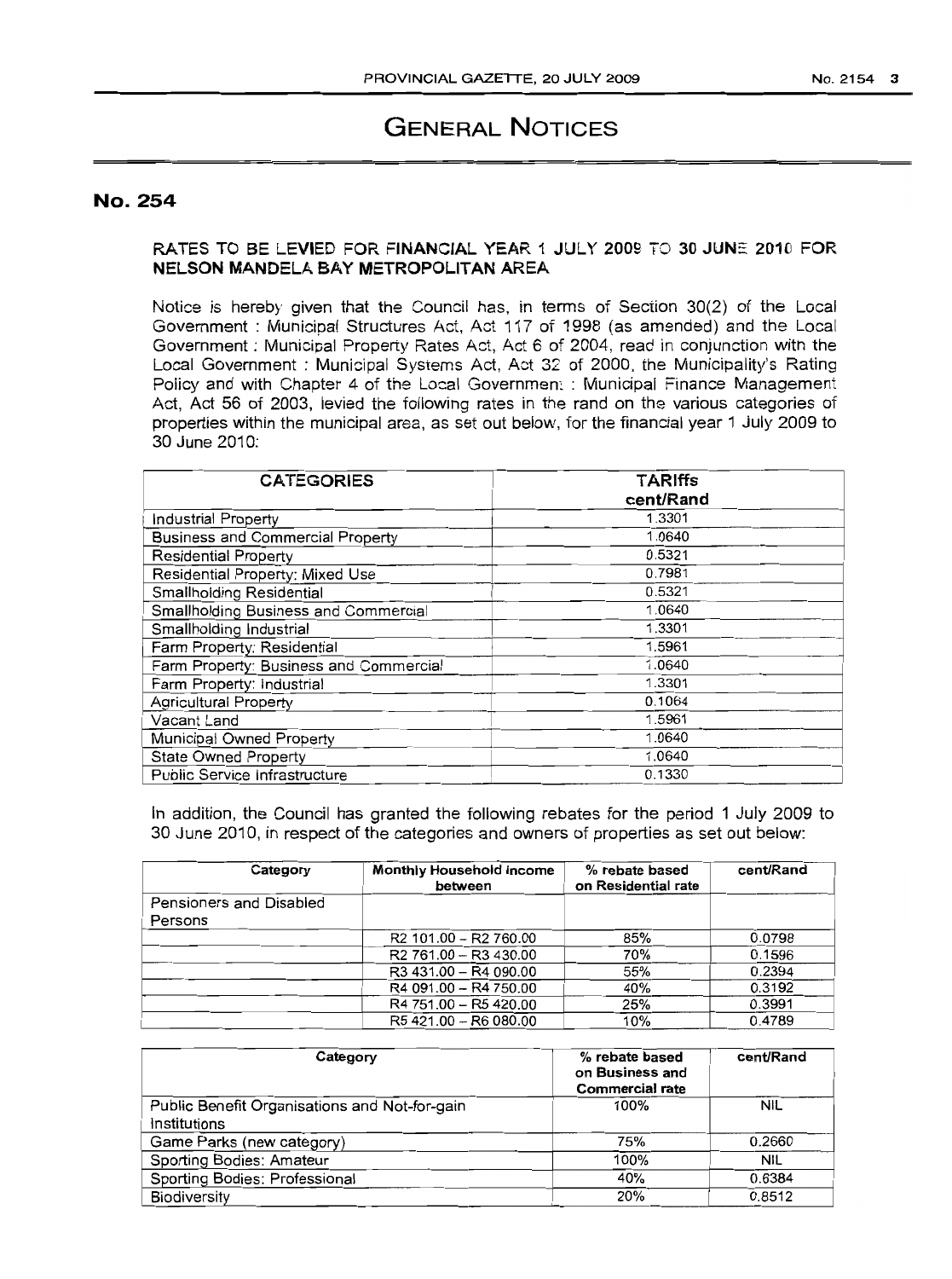Application(s) for the exemptions and/or rebates must be made on the prescribed form obtainable from the Council's website: www.nelsonmandelabay.gov.za and the various Budget and Treasury Customer Care Centres and must be returned to these offices or posted to PO Box 834, Port Elizabeth 6000 preferably by not later than 31 July 2009. Full details of the conditions pertaining to the rebates and exemptions are contained in the Council's Rates Policy, which is available for inspection at the aforementioned offices or may be downloaded from the Council's website: www.nelsonmandeiabay.gov.za

Written objections in respect of the above should be lodged with the Municipal Manager, PO Box 116, Port Elizabeth 6000 to reach him not later than 17 July 2009. This notice was first displayed on 3 July 2009.

Ref. 201 (Vote 03320135) - 3 July 2009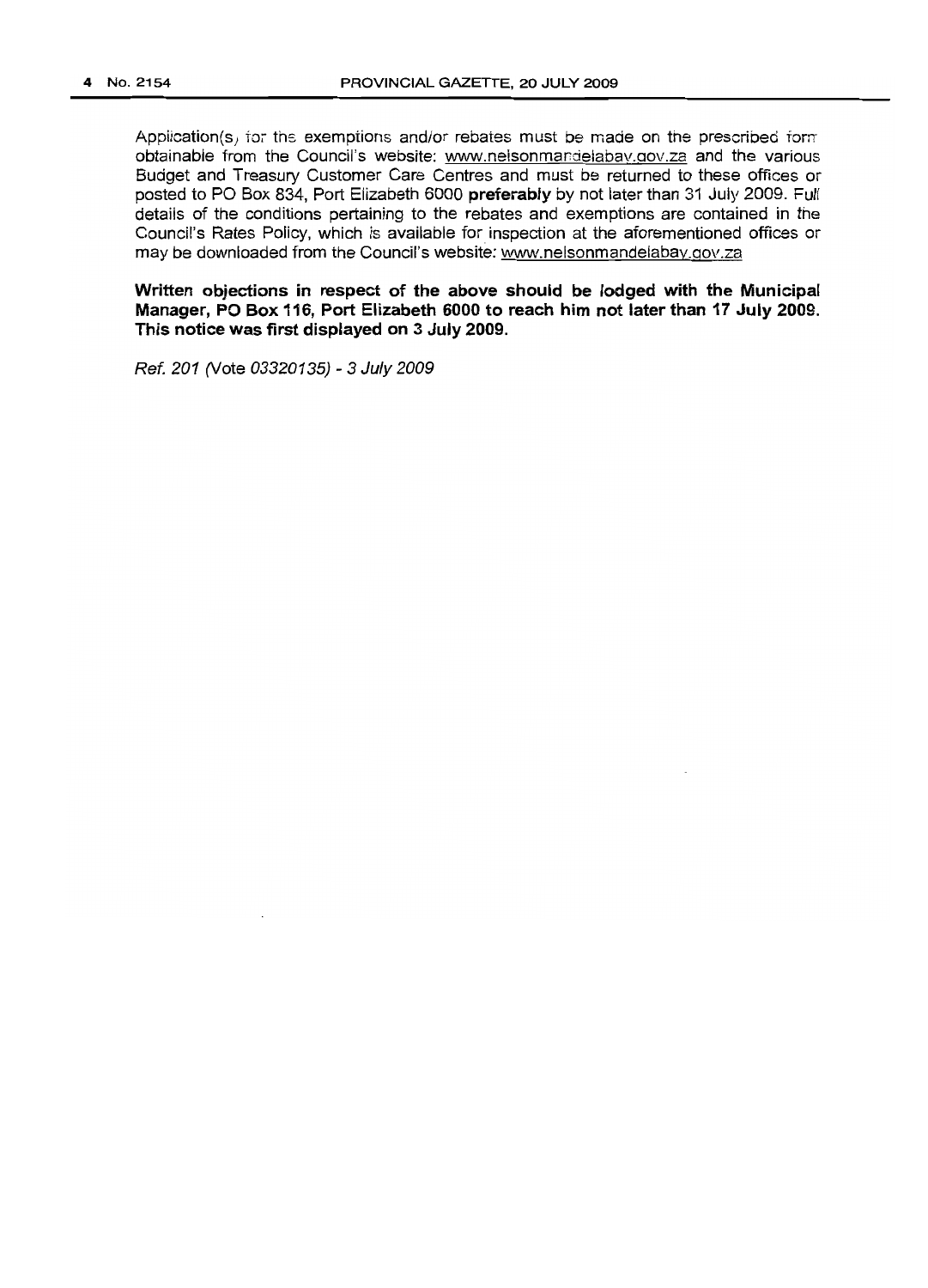# No. 255

### UMZIMVUBU LOCAL MUNICIPALITY

**NOTICE** 

## APPLICATION FOR ESTABLISHMENT OF A GENERAL BUSINESS AND COMMERCIAL TOWNSHIP, PORTION OF ERF 188, MOUNT AYLIFF

Umzimvubu Local Municipality proposes subject to the approval by the MEC for Cooperative Governance and Traditional Affairs to subdivide a portion of Erf 188 from undetermined to General Business and Commercial Township (Area opposite Alfred Nzo District Municipality). Layout Plans showing this proposed Township can be inspected at the Municipality Offices.

Contact Mr Maphumulo (Senior Town Planner) in Mount Frere during office hours (039) 255-0166/082 520 9475.

Any objections thereto must be lodged in writing to the above offices within 21 days from the date of this publication.

#### Mr G.P.T. NOTA, Municipal Manager

Umzimvubu Local Municipality, 813 Main Street, Mount Frere, 5090 .**- .**

#### UMZIMVUBU LOCAL MUNICIPALITY

#### ISAZISO

ISICELO SOKWAHLULA UMHLABA KAMASIPALA KWISIZA ESINGU ERF 188 EMT. AYLIFF UKUZE LOMHLABA USETYENZISWE NJENGENDAWO YOSHISHINO

Umasipala wo Umzimvubu ucela ukufaka isicelo ku MEC wesebe lezindlu kurhulumente womphakathi, ucela ukwahlula umhlaba kaMasipala kwisiza esingu Erf 188 eMt. Ayliff ukuze lomhlaba usetyenziswe njengendawo yoshishino. Uncwadi oluxananazisa okanye olubanzi malunga nale nkqubela luyafumaneka ukuze luhlolwe kwi ofisi ka Mphathika Masipala e Mt Frere ngamaxesha omsebenzi.

uMnumzana.u Maphumulo uyafumaneka ngomxeba kwinombolo engu (039) 255-0166/082 520 9475.

Izimvo ezimanxa nalenkqubo mazize zibhaliwe kule ofisi kungaphelanga intsuku ezingamashumi amabini ananye ukusukela kolupapasho.

#### Mnu. G.P.T. NOTA, Umphathi kaMasipala

813 Main Street, Mount Frere, 5090

# No. 256

## UMZIMVUBU LOCAL MUNICIPALITY

NOTICE

# APPLICATION FOR ESTABLISHMENT OF MIDDLE TO HIGH INCOME TOWNSHIP, PORTION OF ERF 188 MOUNT AYLIFF

Umzimvubu Local Municipality proposes subject to the approval by the MEC for Cooperative Governance and Traditional Affairs to subdivide a portion of Erf 188 from under mined to Middle to High Income Township (Ext. 6 in Mt. Ayliff next 10 Sakhisizwe School). Layout plans showing this proposed township can be inspected at the Municipality Offices.

Contact Mr Maphumulo (Senior Town Planner) in Mount Frere, during office hours, Tel No: (039) 255-0166/082 520 9475.

Any objections thereto must be lodged in writing to the above offices within 21 days from the date of publication.

## MR. G.P.T. NOTA, Municipal Manager

Umzimvubu Local Municipality 813 Main Street

Mount Frere

5090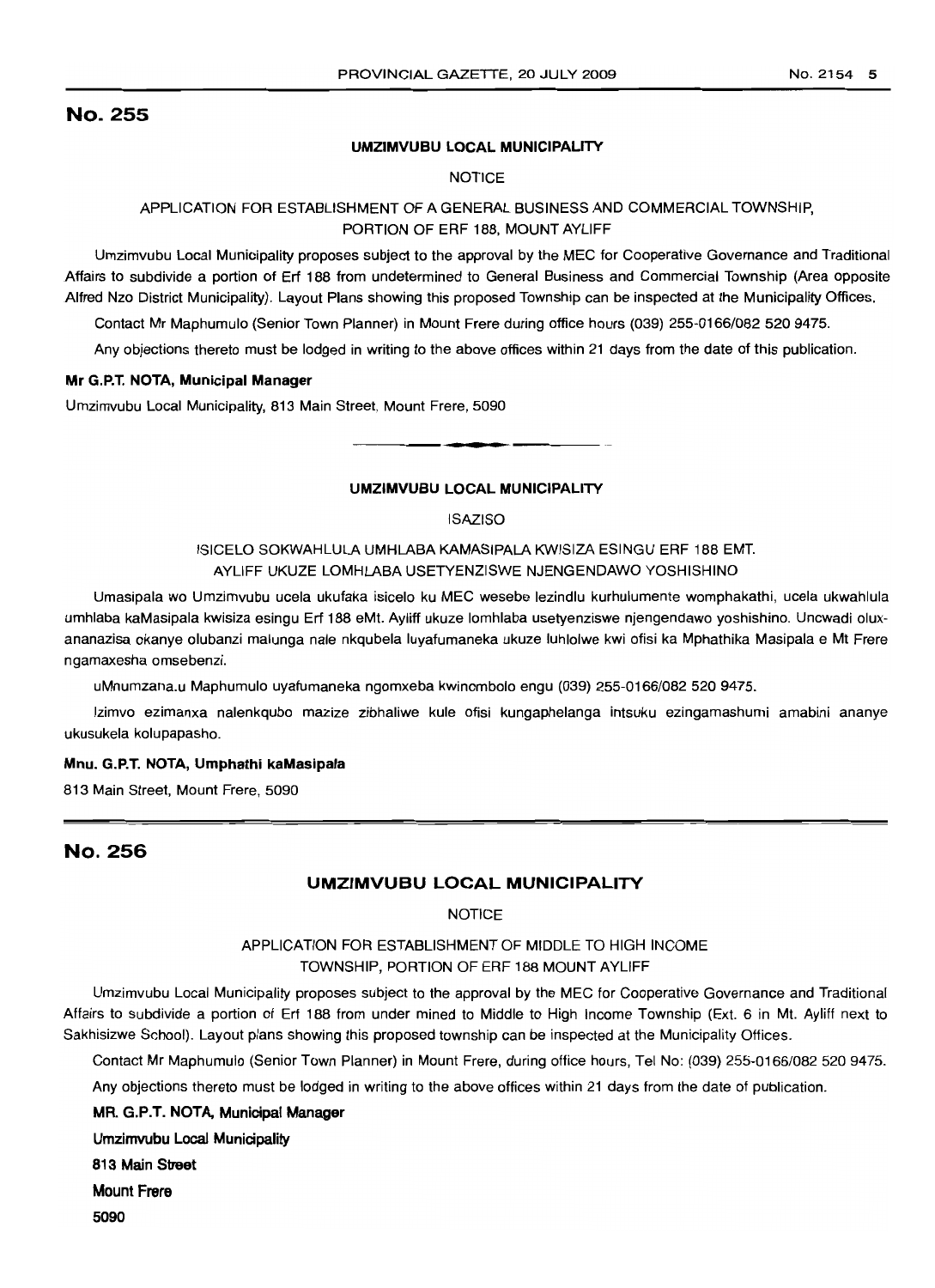### **UMZIMVUBU LOCAL MUNICIPALITY**

### **ISAZISO**

### ISICELO SOKWAHLULA UMHLABA KAMASIPALA KWISIZA ESING ERF 188 EMT AYLIFF UKUZE LOMHLABA USE-TYENZISWE NJENGELOKISHI EKUMGANGATHO OPHAKATHI NOPHAKAMILEYO

Umasipala wo Umzimvubu ucela ukufaka isicelo ku MEC wesebe lezindlu kurhulumente woluntu, ucela ukwahlula umhlaba kaMasipala kwisiza esingu Erf 188, eMt. Ayliff, ukuze lomhlaba usetyenziswe njengelokishi ekumgangatho ophakathi nophakamileyo. Uncwadi oluxananazisa okanye olubanzi malunga nale nkqubela luyafumaneka ukuze luhlolwe kwi ofisi ka Mphathika Masipale e Mt Frere ngamaxesha omsebenzi. uMnumzana.uMaphumulo uyafumaneka ngomxeba kwinombolo engu (039) 255-0166/082 520 9475.

Izimvo ezimanxa nalenkqubo mazize zibhaliwe kule ofisi kungaphelanga intsuku ezingamashumi amabini ananye ukusukela kolupapasho.

MNU. G.P. NOTA, Umphathi kaMasipaia 813 Main Street Mount Frere 5090

# No. 257

## **UMZIMVUBU LOCAL MUNICIPALITY**

#### **NOTICE**

APPLICATION FOR ESTABLISHMENT OF MIDDLE TO HIGH INCOME TOWNSHIP, PORTION OF ERF 351 MOUNT FRERE

Umzimvubu Local Municipality,.proposes subject to the approval by the MEC for Cooperative Governance and Traditional Affairs to subdivide a portion of Erf 351 from undertermined to Middle to High Income Township (Ext. 6 being area above Sophia Township in Mr. Frere). Layout plans showing this proposed township can be inspected at the municipality offices.

Contact Mr. Maphumulo (Senior Town Planner) in Mount Frere, during office hours, Tel No: (039) 255-0166/082 520 9475.

Any objections thereto must be lodged in writing to the above offices within 21 days from the date of publication.

MR. G.P.T. NOTA, Municipal Manager

Umzimvubu Local Municipality

813 Main Street

Mount Frere

5090

### **UMZIMVUBU LOCAL MUNICIPALITY**

**• •**

**ISAZISO** 

ISICELO SOKWAHLULA UMHLABA KAMASIPALA KWISIZA ESINGU ERF 351 EMT FRERE UKUZE LOMHLABA USE-TYENZISWE NJENGELOKISHI EKUMGANGATHO OPHAKATHI NOPHAKAMILEYO

Umasipala wo Umzimvubu ucela ukutaka isicelo ku MEC wesebe lezindlu kurhulumente woluntu, ucela ukwahlula umhlaba kaMasipala kwisiza esingu Erf 351, eMt. Frere lomhlaba usetyenziswe njengelokishi ekumgangatho ophakathi nophakamileyo. Uncwadi oluxananazisa okanye olubanzi malunga nale nkqubela luyafumaneka ukuze luhlolwe kwi ofisi ka Mphathika Masipala e Mt Frere ngamaxesha omsebenzi. uMnumzana.uMaphumulo uyafumaneka ngomxeba kwinombolo engu (039) 255-0166/082 520 9475.

Izimvo ezimanxa nalenkqubo mazize zibhaliwe kule ofisi kungaphelanga intsuku ezingamashumi amabini ananye kolupapasho.

MNU. G.P.T. NOTA, Umphathi kaMasipala 813 Main Street Mount Frere 5090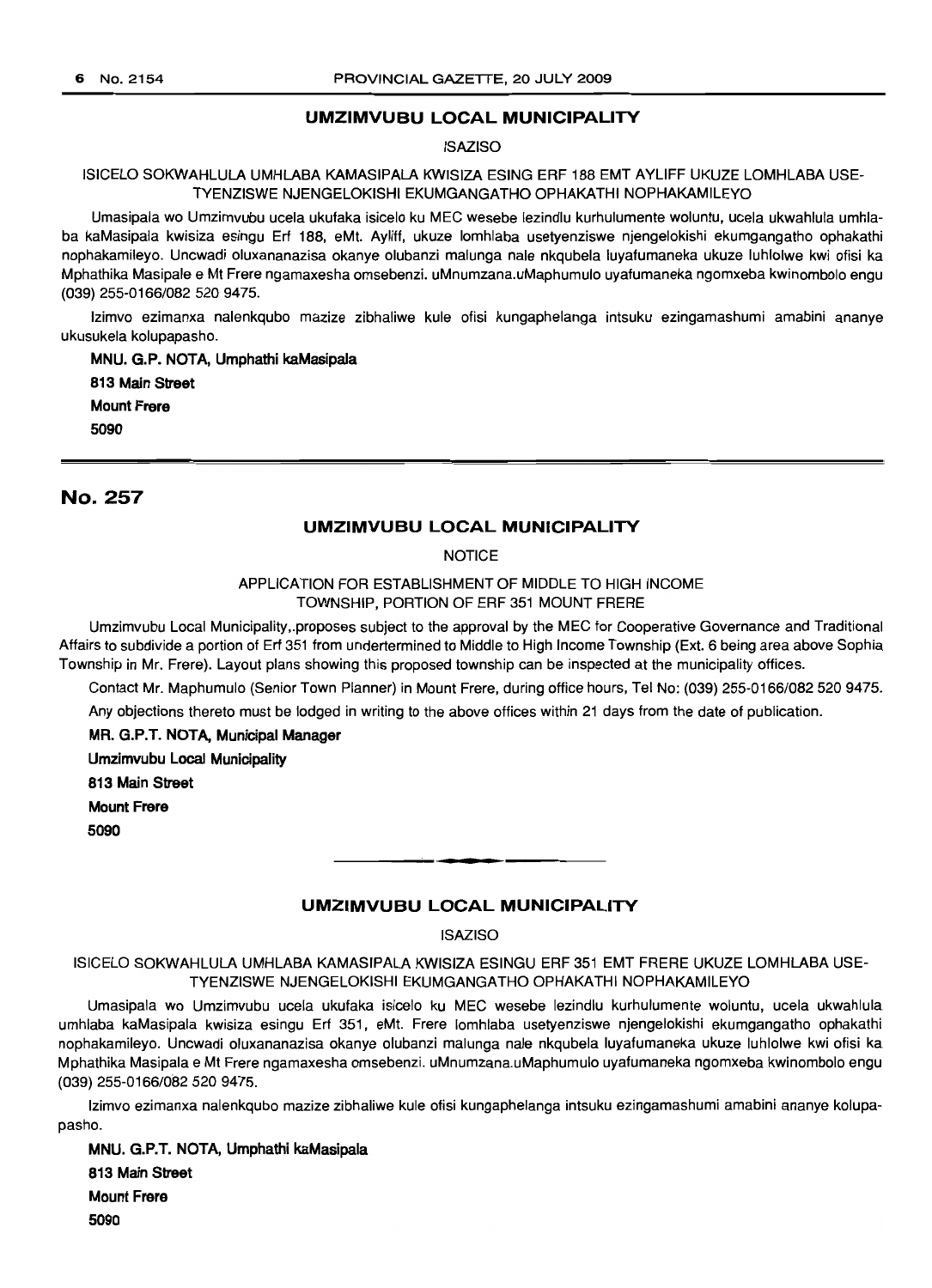# No. 258

### **NDLAMBE LOCAL MUNICIPALITY**

MUNICIPAL NOTICE IN TERMS OF THE MUNICIPAL PROPERTY RATES ACT 6 OF 2004

### **PUBLIC NOTICE CALLING FOR INSPECTIONOF SUPPLEMENTARY VALUATION ROLL AND LODGING OF OBJECTIONS**

Notice is hereby given in terms of section 49 (1) (a) (i) read together with section 78 (1) and (2) of the Local Government: Municipal Property Rates Act, 2004 (Act No.6 of 2004), hereinafter referred to as the "Act", that the Ndlambe Local Municipality's Supplementary Valuation Roll for the period 1 July 2009 to 30 June 2013 will be open to public inspection at  $\cdot$ designated municipal venues from 17 July 2009 to 17 August 2009 between 8:00 to 16:00, during week days.

Designated Municipal Venues:

Finance Directorate, Campbell Street, Port Alfred.

Municipal Office, Otto du Plessis Street, Alexandria.

Municipal Office, Kenton Road, Kenton-on-Sea.

Municipal Office, Bathurst Road, Bathurst.

Municipal website www.ndlambe.gov.za.

An invitation is hereby made in terms of section 49 (1) (a) (ii) read together with section 78 (2) of the Act, that any owner of property or other person who so desires should lodge an objection with the Municipal Manager, in respect of any matter reflected in, or omitted from, the supplementary valuation roll within the above-mentioned period.

Attention is specifically drawn to the fact that in terms of section 50 (2) of the Act an objection must be in relation to a specific individual property and not against the supplementary valuation roll as such, The form for the lodging of an objection is obtainable from designated municipal venues. The completed forms must be returned to Municipal Manager at the following address.

### H **J DREDGE, Acting Municipal Manager**

Ndlambe Local Municipality, P.O. Box 13, Port Alfred, 6170. Tel: (046) 624-1140 Fax: (046) 624-2727. E-mail: abuys@ndlambe.gov.za

Municipal Notice No. 97/2009 Date 26th June 2009

### **UMASIPALA NDLAMBE**

**• •**

ISAZISO SIKAMASIPALA NGOKUSEKELWE KWI MUNICIPAL PROPERTY RATES ACT 6 KA 2004

#### **ISIBHENGEZO KUBAHLALI MALUNGA NOKUHLOLWA KWAMAXABISO EZINDLU ETHUTYANA NOKUFAKWA KWEZIKHALAZO MALUNGA NOKO**

Kubhengezwa izaziso esisekelwe kumacandelo 48 (1) (a) (i) ezifundwa necandelo 78 (1 ),(2) yomthetho IMunicipal Property Rates Act 6 ka 2004 othi uxwebhu lokuxatyiswa kwezakhiwo kwethutyana (ukusuka kwinyanga yeKhala July 2009 ukuyakutsho kwinyanga yeSilimela June 2013 luzokufumaneka kwindawo zikamasipala ezikhethweyo nakwi website ukuze uluntu lukwazi ukuluhlola. Oku kuzokwenzeka ukususela kusuku Iwe 17th July 2009 ukuyakutsho kusuku Iwe 17th August 2009 ukususela ngentsimbi ye - 08:00 ukuya ga ngentsimbi ye - 16:00 ngamaxesha omsebenzi.

Indawo ekuya kubanjelwa kuzo zezi zilandelayo:

Icandelo Lezemai, Campbell Street, Port Alfred.

I Ofisi Ka Masipala, Otto du Plessis Street, Alexandria.

I Ofisi Ka Masipala, Kenton Road, Kenton-on-Sea.

I Ofisi Ka Masipala, Bathurst Road, Bathurst.

www.ndlambe.gov.za.

Kubhengezwa isimemo ngokomthetho esekelwe kwicandela 49 (1) (a) (ii) olufundwa necandelo 78 (1),(2) we Municipal Property Rates Act 6 ka 2004 esithi ulunto olufana ukufaka izikhalazo ngemiba ebhaliweyo nengabhalwanga kwixwebhu lokuxatyiswa kwezakhiwo kwethutyana maluzithumele kwiofisi kaMunicipal Manager.

Phawula ukuba izikhalazo kunyanzelekile ukuba zinbengesakhiwo salowo ukhalazayo hayi uxwebhu lokuxatyiswa kwezakhiwo. Oku kuqulathwe kwicandelo 50 (2) lomthetho IMunicipal Property Rates Act 6 ka 2004. Iphepha ezikhalazo liyafumaneka kwizakhiwo zikamasipala ezikhethweyo nakwi website. Zonke limpepha mazithunyelwe kwi Bambela Masipala.

#### H J **DREDGE, Ibambela Mphathi Ka Masipala**

Umasipala Ndlambe, P.O. Box 13, Port Alfred, 6170. Tel: (046) 624-1140 Fax: (046) 624-2727. E-mail: abuys@ ndlambe.gov.za

Municipal Notice No. 97/2009 Date 26th June 2009